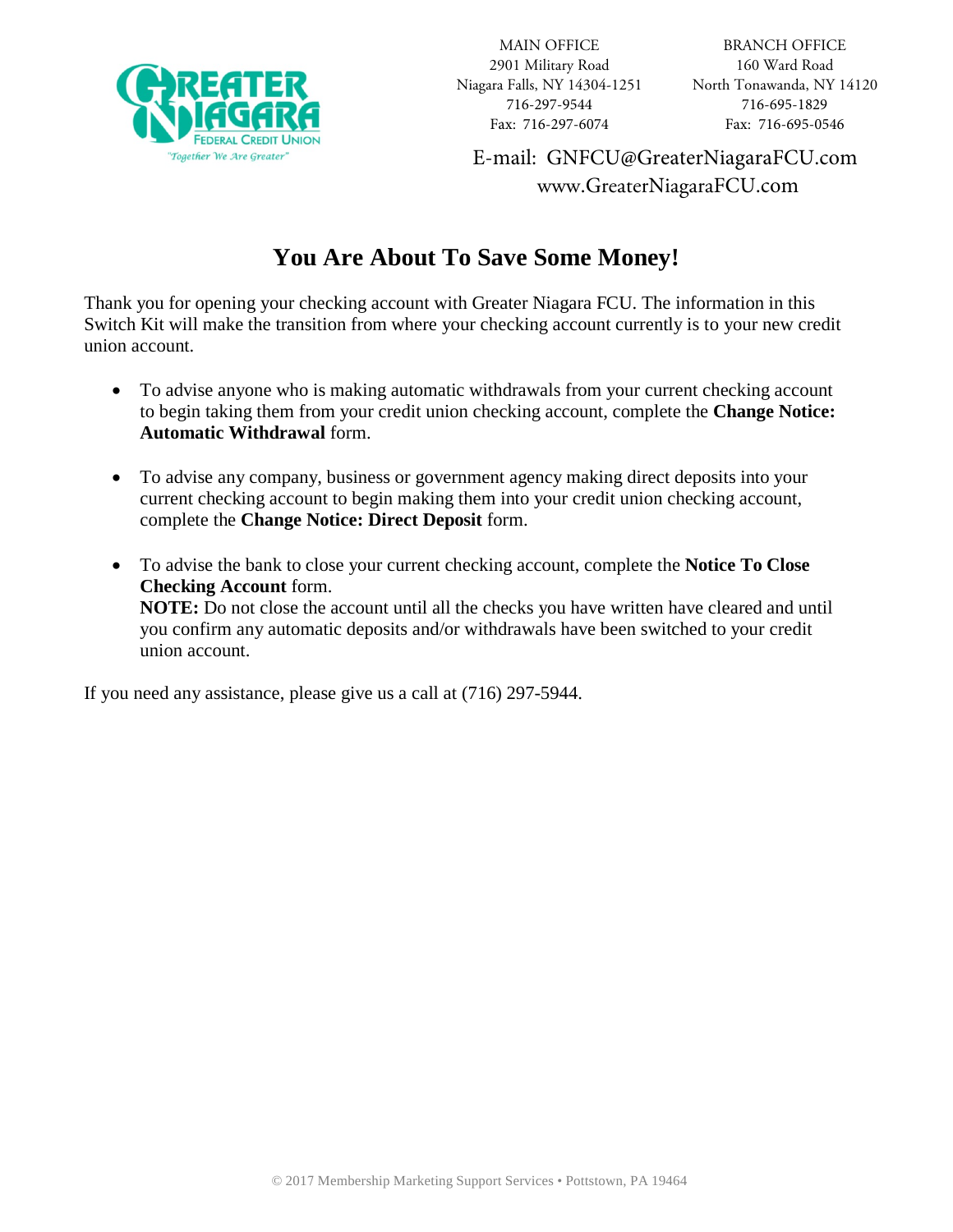

MAIN OFFICE 2901 Military Road Niagara Falls, NY 14304-1251 716-297-9544 Fax: 716-297-6074

E-mail: GNFCU@GreaterNiagaraFCU.com www.GreaterNiagaraFCU.com

## **Change Notice: Automatic Withdrawal**

Print as many copies of this form as needed.

| Name of business that makes automatic withdrawal (i.e. car payment, utility bill, etc.)                            |                                                                           |  |
|--------------------------------------------------------------------------------------------------------------------|---------------------------------------------------------------------------|--|
|                                                                                                                    |                                                                           |  |
| (If you have a contact name, include here.)                                                                        |                                                                           |  |
|                                                                                                                    |                                                                           |  |
|                                                                                                                    |                                                                           |  |
| You currently automatically withdraw \$<br><u>Der</u> Der $\Box$ week, $\Box$ bi-weekly or $\Box$ monthly from the |                                                                           |  |
|                                                                                                                    |                                                                           |  |
|                                                                                                                    | Enter reason here for withdrawal: Auto Loan, Electric, Etc.               |  |
|                                                                                                                    |                                                                           |  |
|                                                                                                                    |                                                                           |  |
|                                                                                                                    |                                                                           |  |
|                                                                                                                    |                                                                           |  |
| Routing Number: 222381439                                                                                          | Niagara Falls, New York 14304<br>Phone: 716-297-5944<br>Fax: 716-297-6074 |  |
|                                                                                                                    |                                                                           |  |
| (Enter your GNFCU checking account number.)                                                                        |                                                                           |  |
| If you have any questions, please call me at: __________ (daytime) or ________ (evening).                          |                                                                           |  |
|                                                                                                                    | This change is authorized by:                                             |  |
|                                                                                                                    |                                                                           |  |
|                                                                                                                    |                                                                           |  |
|                                                                                                                    |                                                                           |  |
|                                                                                                                    |                                                                           |  |
|                                                                                                                    |                                                                           |  |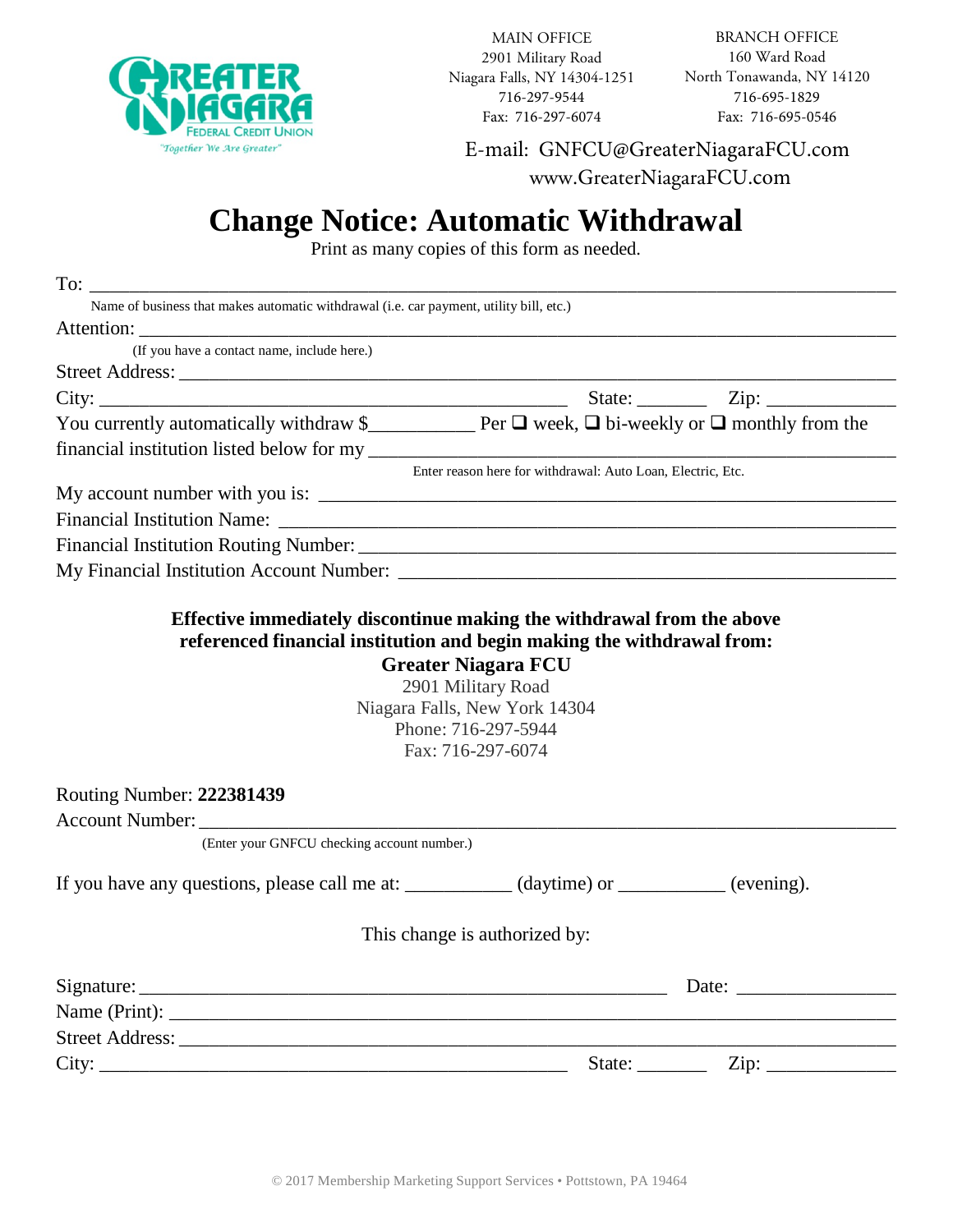

MAIN OFFICE 2901 Military Road Niagara Falls, NY 14304-1251 716-297-9544 Fax: 716-297-6074

BRANCH OFFICE 160 Ward Road North Tonawanda, NY 14120 716-695-1829 Fax: 716-695-0546

E-mail: GNFCU@GreaterNiagaraFCU.com

www.GreaterNiagaraFCU.com

## **Change Notice: Direct Deposit**

Print as many copies of this form as needed.

| Name of business that makes automatic withdrawal (i.e. car payment, utility bill, etc.)                                                                                                                                                                                    |                        |                                                   |
|----------------------------------------------------------------------------------------------------------------------------------------------------------------------------------------------------------------------------------------------------------------------------|------------------------|---------------------------------------------------|
|                                                                                                                                                                                                                                                                            |                        |                                                   |
| (If you have a contact name, include here.)                                                                                                                                                                                                                                |                        |                                                   |
|                                                                                                                                                                                                                                                                            |                        |                                                   |
|                                                                                                                                                                                                                                                                            |                        | State: $\qquad \qquad \text{Zip: } \qquad \qquad$ |
| I currently automatically deposit all or part of my:                                                                                                                                                                                                                       |                        |                                                   |
| $\Box$ Social Security Check $\Box$ Retirement Check $\Box$ Payroll Check $\Box$ Other Check                                                                                                                                                                               |                        |                                                   |
| to the following account:                                                                                                                                                                                                                                                  |                        |                                                   |
|                                                                                                                                                                                                                                                                            |                        |                                                   |
|                                                                                                                                                                                                                                                                            |                        |                                                   |
|                                                                                                                                                                                                                                                                            |                        |                                                   |
|                                                                                                                                                                                                                                                                            |                        |                                                   |
| Effective immediately discontinue making the deposit into the above<br>referenced financial institution and begin to make the deposit to:<br><b>Greater Niagara FCU</b><br>2901 Military Road<br>Niagara Falls, New York 14304<br>Phone: 716-297-5944<br>Fax: 716-297-6074 |                        |                                                   |
| <b>Routing Number: 222381439</b>                                                                                                                                                                                                                                           |                        |                                                   |
|                                                                                                                                                                                                                                                                            |                        |                                                   |
| (Enter your GNFCU checking account number.)                                                                                                                                                                                                                                |                        |                                                   |
| If you have any questions, please call me at: __________ (daytime) or ________ (evening).                                                                                                                                                                                  |                        |                                                   |
| This change is authorized by:                                                                                                                                                                                                                                              |                        |                                                   |
|                                                                                                                                                                                                                                                                            |                        |                                                   |
|                                                                                                                                                                                                                                                                            |                        |                                                   |
|                                                                                                                                                                                                                                                                            |                        |                                                   |
|                                                                                                                                                                                                                                                                            | State: $\qquad \qquad$ |                                                   |